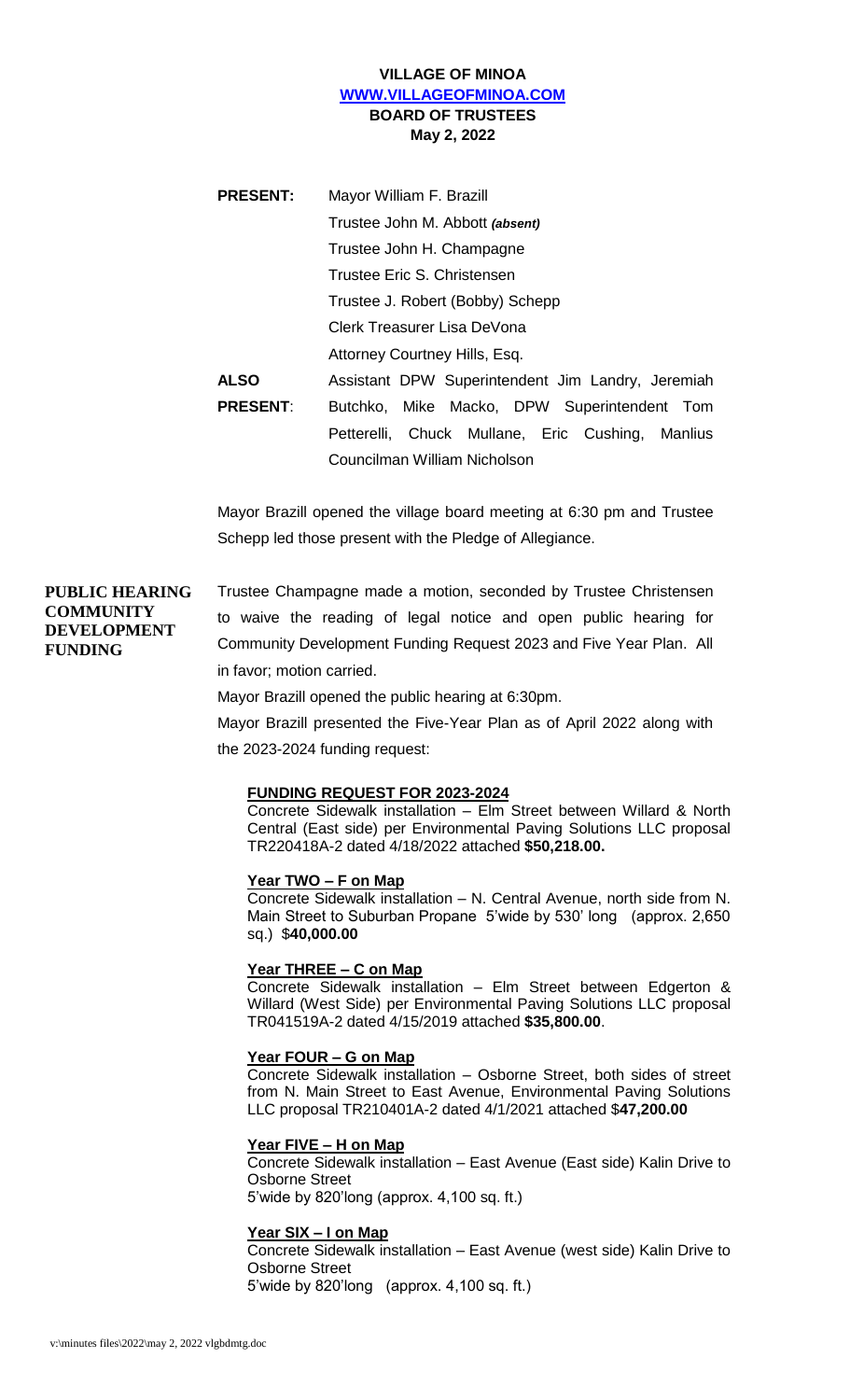#### **Year SEVEN – J on Map**

Concrete Sidewalk installation – East Avenue (west side) Osborne Street to 415 East Avenue 5'wide by 715'long (approx. 3,575 sq. ft.)

#### **Year EIGHT – K on Map**

Concrete Sidewalk installation – 406 East Avenue (east side) 452 East Avenue 5'wide by 715'long (approx. 3,575 sq. ft.)

Mayor Brazill stated again this year Community Development is offering the option to submit a second application for funding up to \$150,000 and would like the board to consider the following project:

#### **Commercial District Main Street Park**

 Proposed parcel is located within 2022 eligible area of Community Development Block Grant. The proposed park would benefit both elderly and handicapped groups because of its location in a residential/commercial area near Eastview senior living apartments on Adams Street, a nursing home and Thekchen Choling Temple on East Avenue, and Minoa Free Library on Main Street. Events such as Farmer's Market, annual holiday tree lighting, Halloween Night (free donuts and cider sponsored by Minoa Fire Department and village), and Memorial Day chicken barbeque at Minoa Station I are held at this location. Municipal parking lot directly behind the proposed park and used daily as a meeting place for area cycling groups, yoga classes, library events, fire department drills and over flow parking for local businesses along Main Street. The park will be handicap accessible with two entrances; one from the parking lot and the other from N. Main Street.

Our Vision: black iron fencing mixed with landscape to border the park, install safe walkway from Main Street to parking lot using flexipave type hardscape, benches for seating and lighting for safety.

Pocket parks are great open spaces on a small-scale and we feel this parcel is the perfect spot to provide a safe and inviting environment for the community.

Mayor Brazill asked if the board or those present had any questions regarding the Five Year Plan or the funding request.

With no further questions or comments, Trustee Champagne made a motion, seconded by Trustee Schepp to close the public hearing.

Mayor Brazill closed the public hearing at 6:38pm.

Trustee Champagne made a motion, seconded by Trustee Christensen to approve the Five Year Plan and authorized the Mayor to submit 2023 funding request to Community Development for Concrete Sidewalk installation, Elm Street between Willard & North Central (East side) in the amount of \$50,000 and second application for Commercial District Main Street Park, \$150,000.00. All were in favor; motion carried.

**CLERK-TREASURER**

# *MEETING MINUTES – APRIL 18, 2022*

Tabled.

### *STOP SIGN AND CROSSWALK – HULBERT & BAIRD STREET*

Trustee Champagne made a motion, seconded by Trustee Christensen to approve the installation of stop sign and crosswalk at the corner of Hulbert and Baird Street. All in favor; motion carried.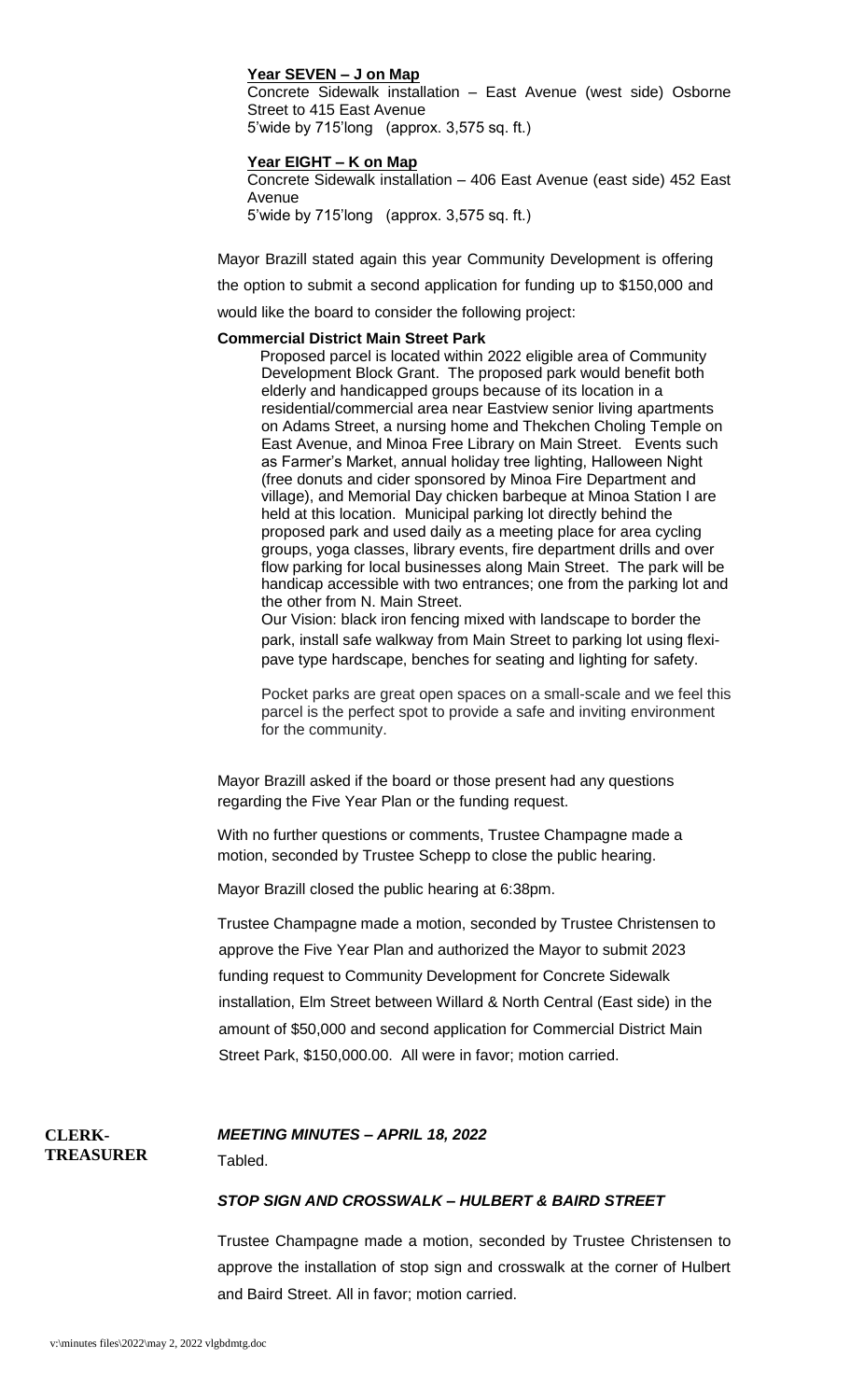### *OCEBA EXPERIENCE REPORT*

Trustee Christensen made a motion, seconded by Trustee Schepp to acknowledge receipt of OCEBA Experience Report for period ending March 31, 2022. All in favor; motion carried.

# *GUARDIAN INSURANCE RENEWAL*

Trustee Champagne made a motion, seconded by Trustee Schepp to approve Guardian Renewal, 7/1/2022 - 6/30/2023 for Basic Life \$1,244 and AD&D \$102. All were in favor; motion carried.

### *PERMISSION TO WAIVE AMBULANCE BILLING*

Trustee Christensen made a motion, seconded by Trustee Schepp to approve waiving ambulance billing in the amount of \$2,200 due to Workers Compensation case. All in favor; motion carried.

#### **BUILDING &**  *REQUEST PERMISSION TO USE POLE BARN*

**GROUNDS**

Trustee Schepp made a motion, seconded by Trustee Champagne to approve Lynn Gordon's request to use Pole Barn, July 16, 2022 for graduation party. All in favor; motion carried.

# *FARMERS MARKET*

Discussion ensued regarding insurance requirements and coverage for participants and vendors of the farmers market. Attorney Hills recommends the Clerk-Treasurer contact John Crowley to discuss liability concerns.

# **FIRE**

**DEPARTMENT**

# *CHANGE OF MEMBERSHIP – CHARLES MULLANE*

Trustee Schepp made a motion, seconded by Trustee Christensen to approve the change of membership status for Charles Mullane from Life to Active Life. All in favor; motion carried.

# *LINE OFFICER ELECTION RESULTS*

Trustee Schepp made a motion, seconded by Trustee Christensen to approve Trevor Van Auken, Captain, Fire Station I. All in favor; motion carried.

Trustee Christensen made a motion, seconded by Trustee Schepp to approve Becky Schermerhorn, Lieutenant, Fire Station I. All in favor; motion carried.

# *DECLARE SURPLUS – 1996 E-ONE (VIN#5749)*

Trustee Schepp made a motion, seconded by Trustee Christensen to declare surplus 1996 E-One engine (Vin#5749) and send to auction. All in favor; motion carried.

# *RATIFY PRIOR APPROVAL TO ATTEND FAIRMOUNT FD TRAINING*

Trustee Champagne made a motion, seconded by Trustee Schepp to ratify prior approval for Fire Department to attend Fairmount FD Training Facility and authorize Chief Tompkins to sign Hold Harmless Agreement. All in favor; motion carried.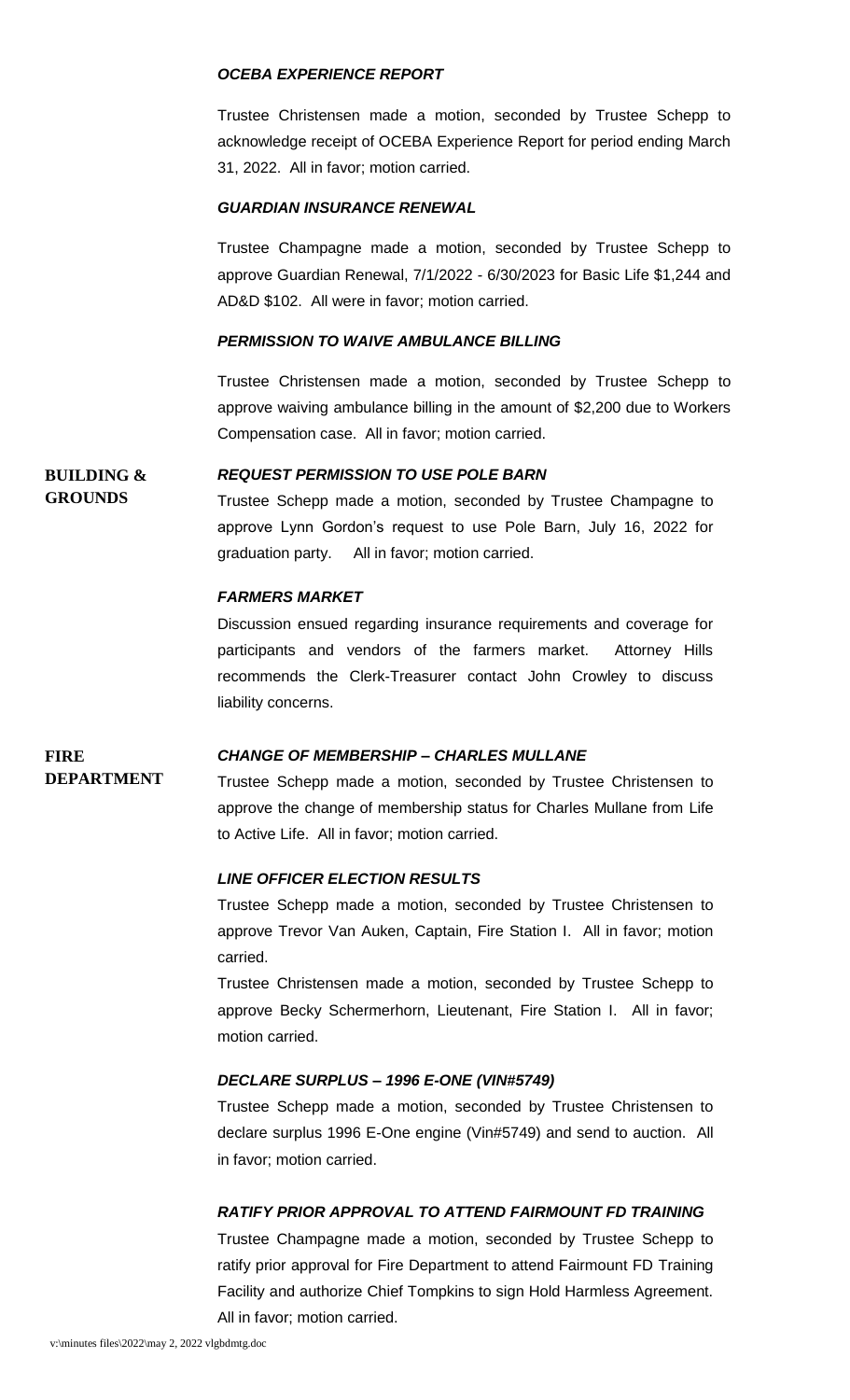#### **WASTEWATER TREATMENT PLANT** *NYWEA CONFERENCE*  Trustee Champagne made a motion, seconded by Trustee Schepp to approve E. Cushing, J. Marko, and E. Christensen to attend NYWEA Conference & Exhibition, June 6-8, 2022 at Marriott Hotel Syracuse. All were in favor; motion carried.

# *GLEASON CHEMICALS – PRICE INCREASE*

Trustee Christensen made a motion, seconded by Trustee Champagne to approve Gleason Chemicals 2022-2023 quote, \$147/drum (55gal) and Sodium Hypochlorite \$230.40/drum (55gal). All in favor; motion carried.

# *CONTRACT DOCUMENT WTP PRIMARY CLARIFIER IMPROVEMENTS*

Trustee Christensen made a motion, seconded by Trustee Schepp to approve bid Contract Documents for the Construction of WTP Primary Clarifier Improvements, Phase I – Equipment Purchase, with bid opening on May 23, 2022 at 12:00noon, Municipal Building Board Room. All in favor; motion carried.

**AUDIT OF CLAIMS ABSTRACT #023** A motion was made by Trustee Champagne and seconded by Trustee Schepp that the claims on **Abstract #023** have been reviewed and approved for payment: General Fund, voucher(s) 922-958 in the amount of \$66,398.39 Sewer Fund, voucher(s) 345-360 in the amount of \$11,725.57 Trust & Agency, voucher(s) 283-298 in the amount of \$47,262.79 All in favor; motion carried.

**ATTORNEY REPORT** Nothing new to report.

#### **TRUSTEES**  Trustee Abbott – absent.

**REPORT**

Trustee Schepp announced a Manlius Comprehensive Meeting is scheduled for June 14, 2022 in the village; location to be announced, Manlius Police Department will hold Open House, May 21, 2022, 10am-2pm at 1 Arkie Albanese Drive, Manlius. Visit <https://www.townofmanlius.org/> for more information about the police department.

Champagne – no report.

Trustee Christensen announced WTP Operators / Mayors of municipal waste water plants will have a roundtable meeting on May 11, 2022 in village board room, we are very excited to get together with this group to network and discuss daily operations, equipment purchases, etc. He also announced the "painting of Main Street" for the Teal Ribbon Run will be on Monday, May 9<sup>th</sup> at 10am.